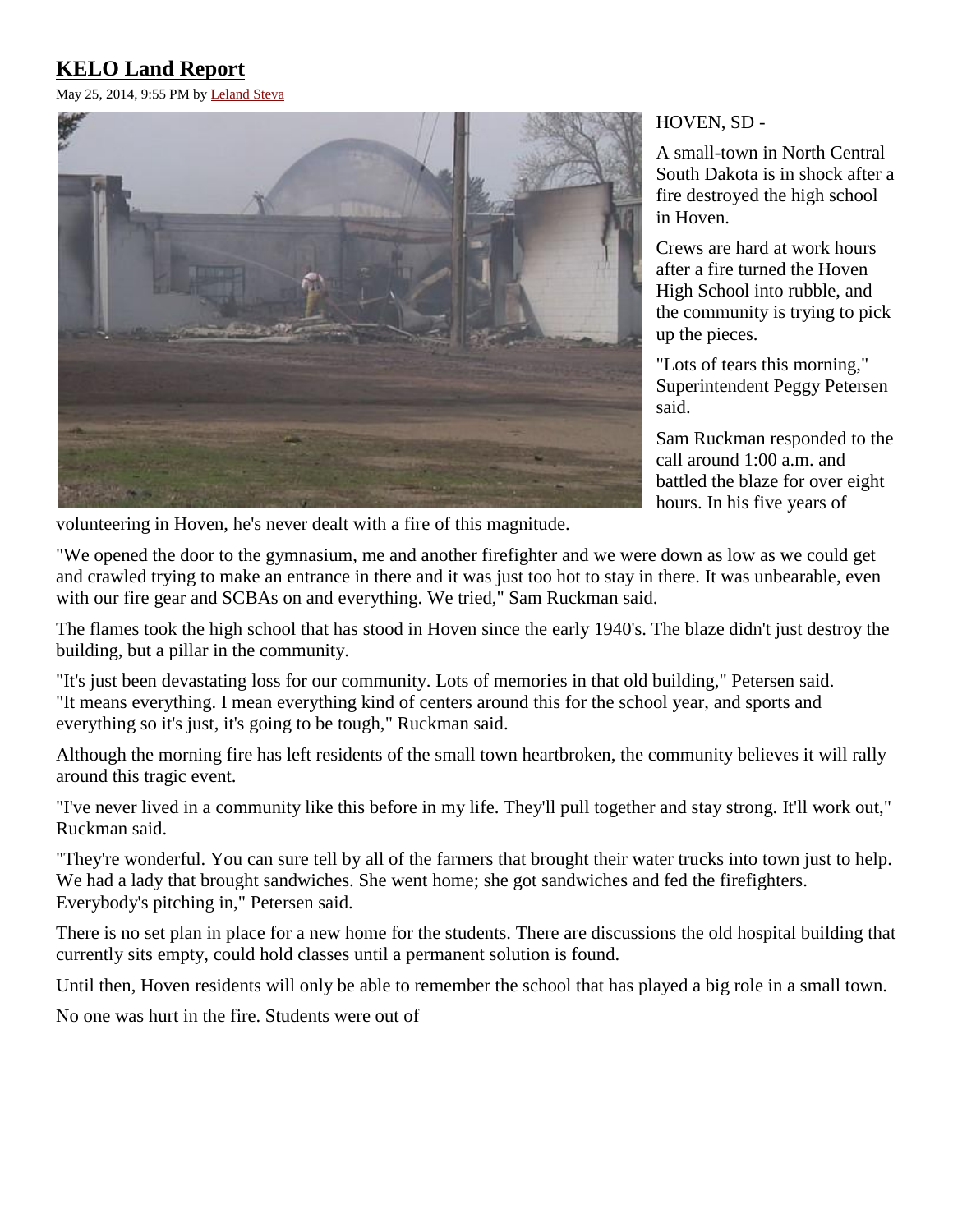## **KELO Land Report**

May 25, 2014, 5:24 PM b[y Leland Steva](mailto:lsteva@keloland.com)



#### HOVEN, SD -

People in a small town in north-central South Dakota have lost a centerpiece of their community.

Early this morning, fire broke out at the high school in Hoven.

Flames shot high above the building as crews from several departments fought the fire throughout the early morning hours.

There was so much damage; the building was too dangerous for the fire marshal to enter.

Crews were working hard to extinguish the blaze into the afternoon, with a lot of the residents of the small town looking on.

The majority of the damaged appeared to have taken place on the second floor. One volunteer firefighter from Hoven said he worked on the putting out the fire for over eight hours, and he has never seen a fire this intense in his five years of volunteering in the small community.

The residents of the small-town say it will be difficult to replace the building, and the memories, of the school that has stood in Hoven for decades.

"It's devastating to lose the high school. Most people went to the high school. They lost their class composites. It's just devastating to the community," Superintendent Peggy Petersen.

The cause of the fire is still under investigation.

Nobody was hurt in the fire. School had let out for the summer last Wednesday.

We will have more reaction from the community on this tragic event coming up tonight on KELOLAND Weekend News at 10.

### **KELO Land Report**

May 25, 2014, 8:10 AM by [Stephanie Gregory](mailto:sgregory@keloland.com)



#### HOVEN, SD -

Fire crews fought a large overnight fire at Hoven High School, Sunday. According to authorities, the fire started around 1:00 a.m. and was still burning into the early morning hours.

The superintendent of the Hoven School District, Peggy Petersen, tells KELOLAND News the high school is combined with the junior high. There are about 55 students who attend the school. She says a fire in a small community will leave a lasting impact.

"I can't believe it. It's kind of devastating to the whole community. Everything in these little communities are centered on the